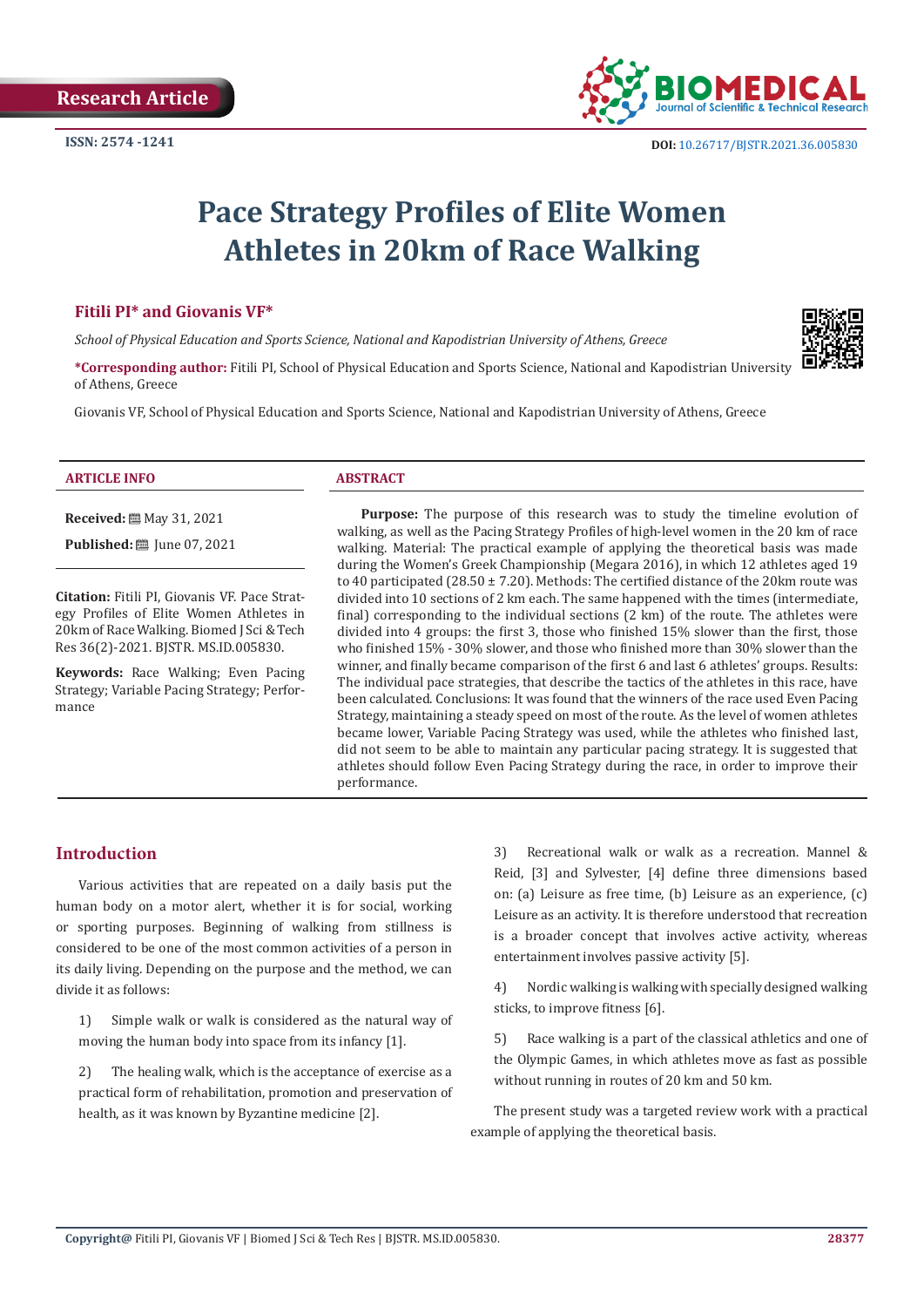# **Independent Variables**

High-level women athletes in the 20 km racetrack, initially divided into 4 groups: the first 3, those who finished 15% slower than the first, those who finished 15% - 30% slower and, finally, those who finished more than 30% slower than the winner. Then, they are splatted into two groups: those finishing in the top 6 and bottom 6. Also, the predefined distances of the sections of the route.

# **Dependent Variables**

The performance of top-level women athletes in the race of 20 km. The individual times of the athletes in the predetermined sections of the track, as well as their pace strategy. The purpose of this research was to study the timeline evolution of walking, as well as the Pacing Strategy Profiles of high-level women in the 20 km of race walking. The importance of the research was significant as follows: the above information would be able to extend theoretical knowledge, so that the methodology of analyzing the data of races, that have been or will be conducted in the future, is applied in practice. The following research questions will be investigated in the present study:

a) Will analyzing the strategy of the race help coaches and athletes?

b) Do athletes or groups of athletes differ in terms of pace strategy?

The great schools of race walking were created after the war. First the Soviet School, later the Italian, Spain, the Mexican, Poland, the German and last the Chinese. The most important athlete of race walking was the Polish Robert Korzeniowski, who has had gain four gold Olympic medals (3 in 50 km and 1 in 20 km), and four medals in World Championships (3 gold and 1 bronze, all in 50 km).

# **Pace Strategy in Race Walking**

The observation that athletes' speed during a race varies caused interest as far as the pace strategy they should follow is concerning. This strategy is a key factor in the success of athletes in sports events [7]. Pace strategy is the ability to regulate the speed of an athlete's movement, in order to reach the end of the race in a shorter time [8,9]. The tempo or pace strategy relates to racing: (a) up to 40 sec (sprint), (b)from 40 sec up to a few minutes (short distance), (c) medium and long distance and overtime, which last for hours [10]. Aschenbrenner, Erdmann, Giovanis & Lipinska, [11] had investigated the tactics and technique of race walking at the 2004 Athens Olympics. Ruchlewicz et al. [12] studied the tactic of race walking, based on measurements made in athletes on a floor meter. It is well known that athletes should not run at high speed early in their race. Often the elite athletes run the second part of a distance faster than the first part [13, 14].

# **Material and Methods**

The practical example of applying the theoretical basis was made during the Women's Greek Championship (Megara 2016), in which 12 athletes of race walking aged 19 to 40 participated (28.50 ± 7.20). Athletes had experience in endurance training in race walking for at least 5 years [15,16]. A prerequisite for their participation in the study was their ability to have reached the qualifying thresholds for the Race-Walking National Championships, which means that these athletes had a high level of training experience and endurance [17]. The racecourse was certified and measured by SEGAS at 20km, which took place on the Megara beach on a public road, and consisted of a 2km circular route, which athletes were required to walk 10 times.

#### **Measurement Procedure**

Initially, the certified distance of the racetrack (St-20km) divided into 10 sections of 2km each was recorded. The same happened with the times (intermediate, final) corresponding to the individual sections (2 km) of the route. Based on the data of the individual track distances and the respective times of the athletes, the individual pace strategies were found that describe the athletes' tactics in this race.

The appliances that were used to perform the measurements and to evaluate the data were:

a) One video camera (Sony, Full HD 1080, 50 Hz). The camera's resolution was 0.02s and it was firmly positioned at the start-stop (where the athletes completed the 2km cycle) for video recording of the athletes' passes at 2km and recording the electronic timer,

b) The protocols in which the distances of the race and the kinematic parameters were written.

### **Descriptive Analysis**

The analysis included:

1) Descriptive statistics: mean (M), standard deviation (SD) and coefficient of variation (V).

2) Pace strategy analysis for the top 3 athletes, those who finished 15% slower than the first, those who finished 15% to 30% slower than that and, finally, those who finished more than 30% slower than the winner [18].

3) Relation of the times (intermediate and final) of the 12 athletes, as well as the first 6 and last 6 athletes, in relation to the distances of the sections of the track.

4) After a detailed explanation of all the terms used for the statistical processing of the work, follows a reference to the t-test. The t - test method investigates the difference between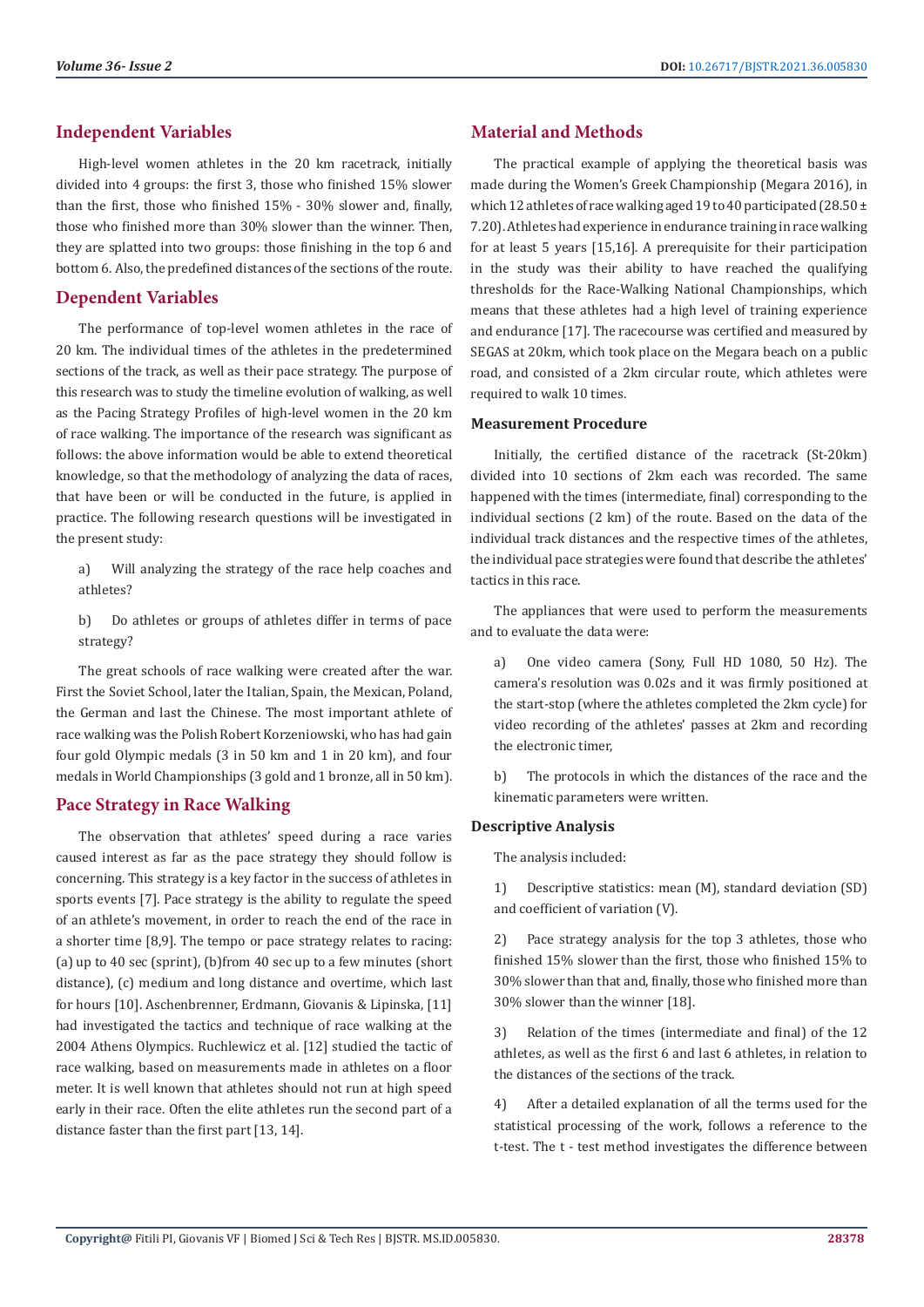the mean values of a variable at two time points. In other words, it examines whether the difference of two averages is due to random factors. A prerequisite for the above hypothesis to be valid is that the index t to be greater than or equal to the criterion (tc) value of the t-test. The criterion value is derived from the special t-student price table by selecting any level of significance and any degrees of freedom. In this work the t - test calculations were performed with 5% statistical significance and two -sided control, with degrees of freedom N - 1, where N is the sample population.

#### **Result**

The following results expand the theoretical knowledge

of women's pace strategy in 20km of race walking, so that the methodology of analyzing the data of races that have been or will be conducted in the future is applied in practice. Correlation coefficients (r) in relation to the performance of the women's teams were significant, while the t-test between the team of the first 6 athletes M1-6 (9.69  $\pm$  0.48 min) and that of 6 last athletes M7-12 (11.92  $\pm$  0.97 min), with a correlation  $r = 0.97$ , showed the difference in performance between the two groups of athletes (Figure 1)  $t = 6.255 > tc = 2.179$  with bilateral control ( $p < 0.05$ ). It was found that none of the athletes who belonged to the first group, who were the winners, started the race faster than their personal record, while the athletes of the last group started the race faster than their own performance [19].



# **Discussion**

As we can observe by studying the profiles of the pace strategy at 20km of race walking in the practical example of application of the theoretical basis, there are differences from athlete to athlete. The winners (the first three athletes) seem to follow the Even Pacing Strategy, which deals with the uniform distribution of the cost expenditure of their forces during the race. In other words, these athletes tried to maintain a constant passage time, in each circular route of 2km and a small difference of their individual speeds between their passes [19]. The lower this deviation, the better the performance of the athletes, which leads us to the conclusion that, the optimal tactic at this distance is the constant passes of the athletes at a speed equal to the average speed. After all, the tactics of walking, like all long-distance roads, must be accompanied by specialized technique and speed distribution [19]. These findings are in line with previous studies that have analyzed the path of athletes in the marathon and found that the change in speed was less for the best runners compared to the slower athletes [19,20]. Athletes, who finished up to 30% slower than the winner, show Variable Pacing Strategy. These athletes had greater fluctuations in the intensity of their effort, or rhythm, during the race. The pace strategy in race walking, as in all long-distance roads, must be accompanied by the specialized technique [19]. It was found that, the optimal deviation of the speed from the average speed improves the final performance of the athletes, which was expected according to previous studies conducted in this subject [8,9].

#### **Conflict of Interest**

The authors declare that they have no conflict of interest.

#### **References**

1. Benakis Α (1988) The technique of racing walking. Undergraduate Thesis in Classic Sports: Roads. School of Physical Education and Sports Science, National and Kapodistrian University of Athens.